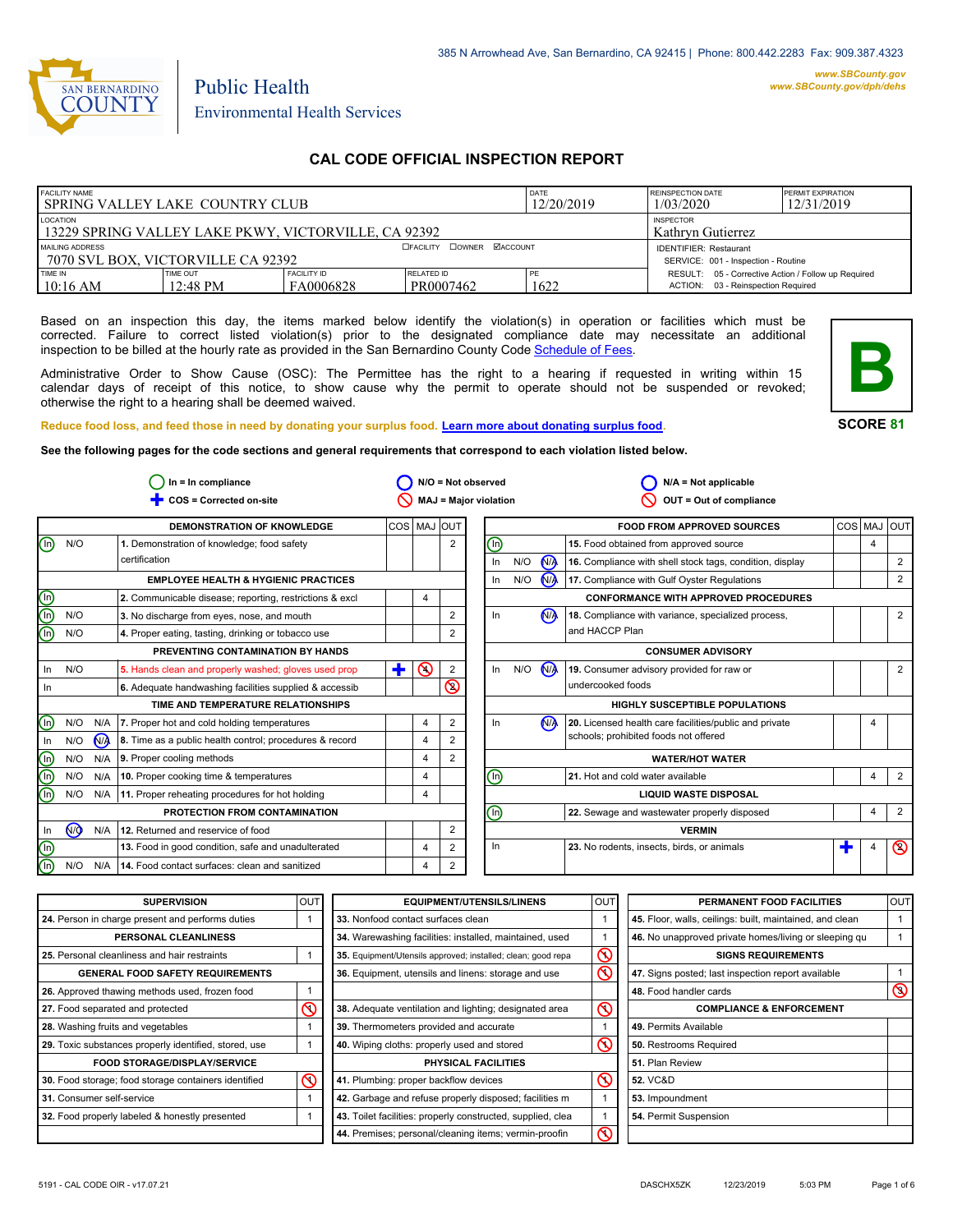

| FACILITY NAME                                                                                                                                                                                                                                                                                                                                                                                                                                                                                                                    | SPRING VALLEY LAKE COUNTRY CLUB                                                                                                                                                                                                                                                                                                                                                                                                                                                                                                                                                                                                                                                                                                                                                                                                                                                                                                                                                  | DATE<br>12/20/2019                                                                                                                                                                             |                   |              |  |  |
|----------------------------------------------------------------------------------------------------------------------------------------------------------------------------------------------------------------------------------------------------------------------------------------------------------------------------------------------------------------------------------------------------------------------------------------------------------------------------------------------------------------------------------|----------------------------------------------------------------------------------------------------------------------------------------------------------------------------------------------------------------------------------------------------------------------------------------------------------------------------------------------------------------------------------------------------------------------------------------------------------------------------------------------------------------------------------------------------------------------------------------------------------------------------------------------------------------------------------------------------------------------------------------------------------------------------------------------------------------------------------------------------------------------------------------------------------------------------------------------------------------------------------|------------------------------------------------------------------------------------------------------------------------------------------------------------------------------------------------|-------------------|--------------|--|--|
| LOCATION                                                                                                                                                                                                                                                                                                                                                                                                                                                                                                                         |                                                                                                                                                                                                                                                                                                                                                                                                                                                                                                                                                                                                                                                                                                                                                                                                                                                                                                                                                                                  | <b>INSPECTOR</b>                                                                                                                                                                               |                   |              |  |  |
|                                                                                                                                                                                                                                                                                                                                                                                                                                                                                                                                  | 13229 SPRING VALLEY LAKE PKWY, VICTORVILLE, CA 92392                                                                                                                                                                                                                                                                                                                                                                                                                                                                                                                                                                                                                                                                                                                                                                                                                                                                                                                             |                                                                                                                                                                                                | Kathryn Gutierrez |              |  |  |
|                                                                                                                                                                                                                                                                                                                                                                                                                                                                                                                                  |                                                                                                                                                                                                                                                                                                                                                                                                                                                                                                                                                                                                                                                                                                                                                                                                                                                                                                                                                                                  |                                                                                                                                                                                                |                   |              |  |  |
|                                                                                                                                                                                                                                                                                                                                                                                                                                                                                                                                  |                                                                                                                                                                                                                                                                                                                                                                                                                                                                                                                                                                                                                                                                                                                                                                                                                                                                                                                                                                                  | 5. HANDS CLEAN AND PROPERLY WASHED; GLOVES USED PROPERLY                                                                                                                                       |                   | <b>MAJOR</b> |  |  |
| <b>POINTS</b>                                                                                                                                                                                                                                                                                                                                                                                                                                                                                                                    | Compliance date not specified<br>Complied on 12/20/2019                                                                                                                                                                                                                                                                                                                                                                                                                                                                                                                                                                                                                                                                                                                                                                                                                                                                                                                          | Inspector Comments: Observed an employee wipe apron and touch face then line preparation plates with<br>wax paper about to place bacon slices without first removing gloves and washing hands. |                   |              |  |  |
| <b>Violation Reference -</b><br>Employees are required to wash hands immediately before engaging in food preparation and/or after engaging<br>in other activities that contaminate the hands prior to food handling. Employees are required to change gloves<br>when switching between tasks or when the gloves become worn, damaged, or soiled. Each time new gloves<br>are donned, employees are required to wash and dry hands prior to putting on gloves.<br>Corrected on site: Employee washed hands before donning gloves. |                                                                                                                                                                                                                                                                                                                                                                                                                                                                                                                                                                                                                                                                                                                                                                                                                                                                                                                                                                                  |                                                                                                                                                                                                |                   |              |  |  |
|                                                                                                                                                                                                                                                                                                                                                                                                                                                                                                                                  | Violation Description: Employees are required to wash their hands: before beginning work; before handling food / equipment / utensils; as often as<br>necessary, during food preparation, to remove soil and contamination; when switching from working with raw to ready to eat foods, after touching body parts;<br>after using toilet room; or any time when contamination may occur. Gloves shall be worn if an employee has cuts, wounds, fake nails, nail polish, and/or<br>rashes. Gloves are to be used for no more than one task. Employees are not to wrap or package leftover food using bare hands or unclean utensils. Hand<br>sanitizers may be used after proper hand washing. Employees handling food must have fingernails that are trimmed, cleanable, and smooth. (113952,<br>113953.3, 113953.4, 113961, 113968, 113973 (b-f))<br>More Information: http://www.sbcounty.gov/uploads/dph/dehs/Depts/EnvironmentalHealth/EHSDocuments/HandwashingDoneRight.pdf |                                                                                                                                                                                                |                   |              |  |  |
|                                                                                                                                                                                                                                                                                                                                                                                                                                                                                                                                  |                                                                                                                                                                                                                                                                                                                                                                                                                                                                                                                                                                                                                                                                                                                                                                                                                                                                                                                                                                                  |                                                                                                                                                                                                |                   |              |  |  |
|                                                                                                                                                                                                                                                                                                                                                                                                                                                                                                                                  | 6. ADEQUATE HANDWASHING FACILITIES SUPPLIED & ACCESSIBLE                                                                                                                                                                                                                                                                                                                                                                                                                                                                                                                                                                                                                                                                                                                                                                                                                                                                                                                         |                                                                                                                                                                                                |                   |              |  |  |
| <b>POINTS</b>                                                                                                                                                                                                                                                                                                                                                                                                                                                                                                                    | Compliance date not specified<br>Not In Compliance<br>Violation Reference -                                                                                                                                                                                                                                                                                                                                                                                                                                                                                                                                                                                                                                                                                                                                                                                                                                                                                                      | Inspector Comments: 1) Observed soap and soap dispenser missing from hand wash sink located adjacent<br>to the three-compartment sink.                                                         |                   |              |  |  |
| 2) Observed soap missing from dispenser located in the employee restroom.                                                                                                                                                                                                                                                                                                                                                                                                                                                        |                                                                                                                                                                                                                                                                                                                                                                                                                                                                                                                                                                                                                                                                                                                                                                                                                                                                                                                                                                                  |                                                                                                                                                                                                |                   |              |  |  |

2) Observed soap missing from dispenser located in the employee restroom.

Place and maintain soap and paper towels available in approved dispensers for all hand washing stations.

According to manager, the wall was fixed on Monday and soap dispenser was not installed yet.

**Violation Description:** Handwashing soap and towels or drying device shall be provided in dispensers; dispensers shall be maintained in good repair. (113953.2) Adequate facilities shall be provided for hand washing. (113953, 113953.1, 114067(f)). Handwashing sink is not separated from a warewashing sink by a 6 inch high metal splashguard or 24 inch separation. (113953) Handwashing sinks shall not be obstructed, inaccessible, used improperly or kept unclean. (113953.1)

#### **23. NO RODENTS, INSECTS, BIRDS, OR ANIMALS**

| <b>POINTS</b> | Compliance date not specified<br>Complied on 12/20/2019  | Inspector Comments: Observed multiple dead cockroaches and remainings under the compartment located<br>under the preparation table across from the 3-compartment sink.                                                                                                                                                                 |
|---------------|----------------------------------------------------------|----------------------------------------------------------------------------------------------------------------------------------------------------------------------------------------------------------------------------------------------------------------------------------------------------------------------------------------|
|               | Violation Reference - HSC -<br>114259.1, 114259.4, 11425 | Clean and sanitize affected areas and ensure that facility remains free of vermin evidence/ infestation at all<br>times.                                                                                                                                                                                                               |
|               |                                                          | Corrected in site: Employee cleaned and sanitized affected area.                                                                                                                                                                                                                                                                       |
|               |                                                          | According to manager, facility has no issues with vermin. As per manager, pest control is conducted weekly<br>during the summer and twice a month during winter season. Manager provided pest control receipts. The two<br>(2) most recent pest control services were conducted by EcoLab on November 20,2019 and December 2,<br>2019. |
|               |                                                          | A follow up inspection will be conducted in a week from today to verify that facility is free of vermin evidence<br>infestation. Non-compliance will result in a charged follow-up inspection at an hourly rate of \$245.                                                                                                              |
|               |                                                          |                                                                                                                                                                                                                                                                                                                                        |

**Violation Description:** Food facility shall be kept free of vermin: rodents (rats, mice), cockroaches, flies. (114259.1, 114259.4, 114259.5) Live animals are not allowed in a food facility unless, food employees with service animals may handle or care for their service animal if they wash their hands as required or persons who are licensed pursuant to Chapter 11.5 of Division 3 of the Business and Professions Code. (114259.4, 114259.5)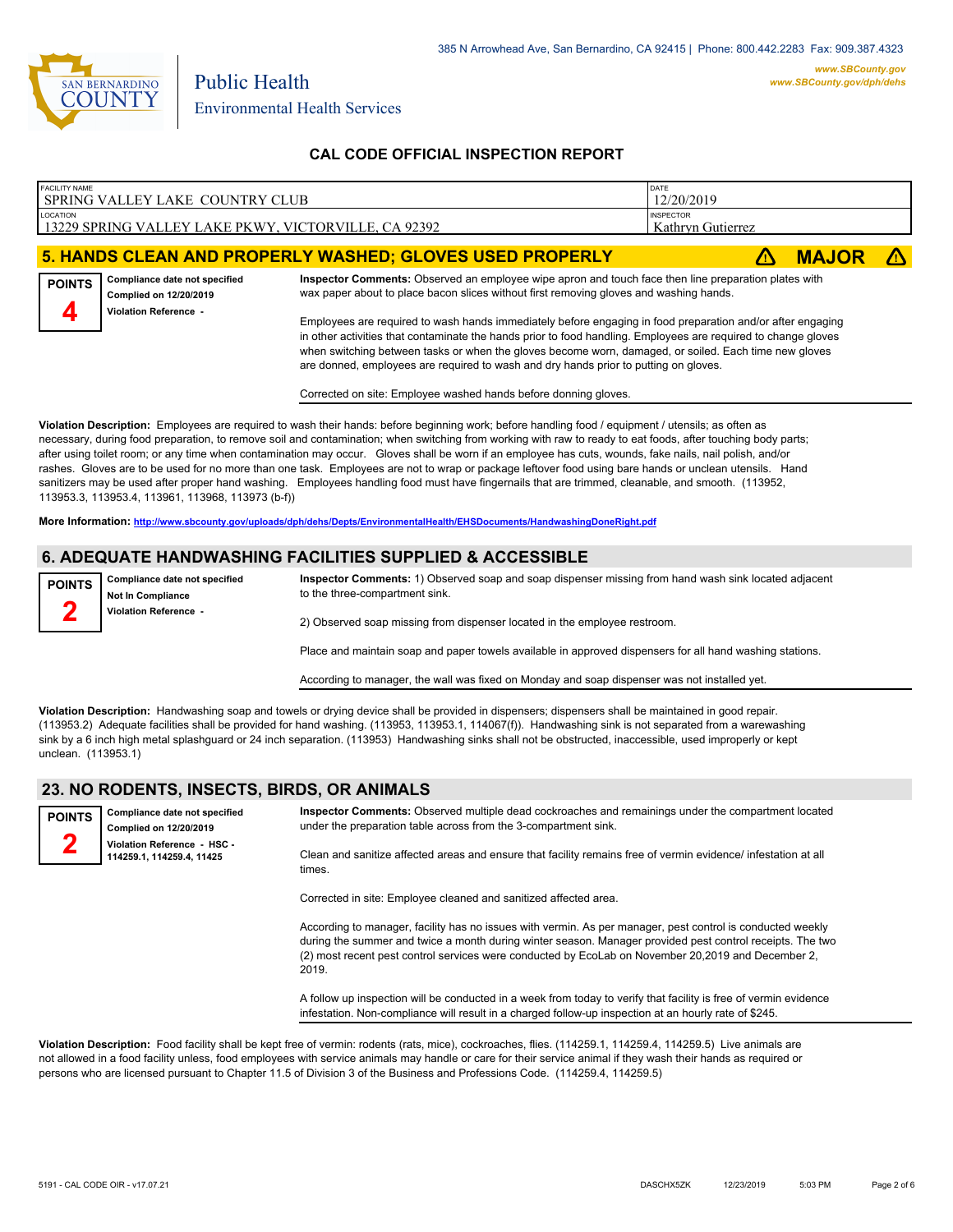

| <b>FACILITY NAME</b>                                 | DATE              |
|------------------------------------------------------|-------------------|
| SPRING VALLEY LAKE COUNTRY CLUB                      | 12/20/2019        |
| <b>LOCATION</b>                                      | <b>INSPECTOR</b>  |
| 13229 SPRING VALLEY LAKE PKWY, VICTORVILLE, CA 92392 | Kathryn Gutierrez |
|                                                      |                   |

## **27. FOOD SEPARATED AND PROTECTED**

| <b>POINTS</b> | Compliance date not specified                                                   | Inspector Comments: Observed tray of food stored directly touching tray of pieces of cooked chicken.                                                                                                                     |
|---------------|---------------------------------------------------------------------------------|--------------------------------------------------------------------------------------------------------------------------------------------------------------------------------------------------------------------------|
|               | Complied on 12/20/2019<br>Violation Reference - HSC -<br>113984 (a, b, c, d, f) | Maintain food stored, prepared, displayed, or held so that it is protected from cross-contamination (e.g.,<br>sneeze guards, lids, display cases, dispensers, and labeled containers separating raw food from RTE food). |

Corrected on site: Cook removed pan and voluntarily discarded pieces of cooked chicken.

**Violation Description:** All food shall be separated and protected from contamination. (113984 (a, b, c, d, f), 113986, 114060, 114067(a, d, e, j), 114069(a, b), 114077, 114089.1 (c), 114143 (c)) All food shall be stored, prepared, displayed or held so that it is protected from contamination.

## **30. FOOD STORAGE; FOOD STORAGE CONTAINERS IDENTIFIED**

-

**Compliance date not specified Not In Compliance Violation Reference - HSC - 114047, 114049, 114051 POINTS 1**

**Inspector Comments:** 1) Observed the following boxes of food stored directly on floor at the dry storage room:

- box of beans - box of italian dressings - box of oil

Ensure that all food items are stored at least 6 inches above the floor.

2) Observed three (3) white powdered substances with faded labels across the walk in coolers. According to employees, the substances are panco, sugar, and flour.

Provide labels for containers of food or ingredients that have been removed from original packages and/or are not easily recognizable (except food that can be easily recognized e.g., pasta, rice, or beans).

**Violation Description:** Food shall be stored in approved containers and labeled as to contents. Food shall be stored at least 6" above the floor on approved shelving in an approved location to prevent possible contamination. (114047, 114049, 114051, 114053, 114055, 114067(h), 14069 (b))

#### **35. EQUIPMENT/UTENSILS - APPROVED; INSTALLED; CLEAN; GOOD REPAIR, CAPACITY**

| <b>POINTS</b> | Compliance date not specified                                                       | Inspector Comments: 1) Observed household freezer with ice cream stored next to the cook line.                      |
|---------------|-------------------------------------------------------------------------------------|---------------------------------------------------------------------------------------------------------------------|
|               | <b>Not In Compliance</b><br>Violation Reference - HSC -<br>114130, 114130.1, 114130 | 2) Observed household crockpot being utilized to heat up rice.                                                      |
|               |                                                                                     | Remove from facility and ensure that all equipment utilized is commercially approved, such as ANSI/NSF<br>approved. |
|               |                                                                                     | 3) Observed non functional preparation refrigerator across from the 3-compartment sink.                             |

Repair and maintain all equipment in good repair.

**Violation Description:** All utensils and equipment shall be fully operative and in good repair. (114175). All utensils and equipment shall be approved, installed properly, and meet applicable standards. (114130, 114130.1, 114130.2, 114130.3, 114130.4, 114130.5, 114132, 114133, 114137, 114139, 114153, 114155, 114163, 114165, 114167, 114169, 114177, 114180, 114182)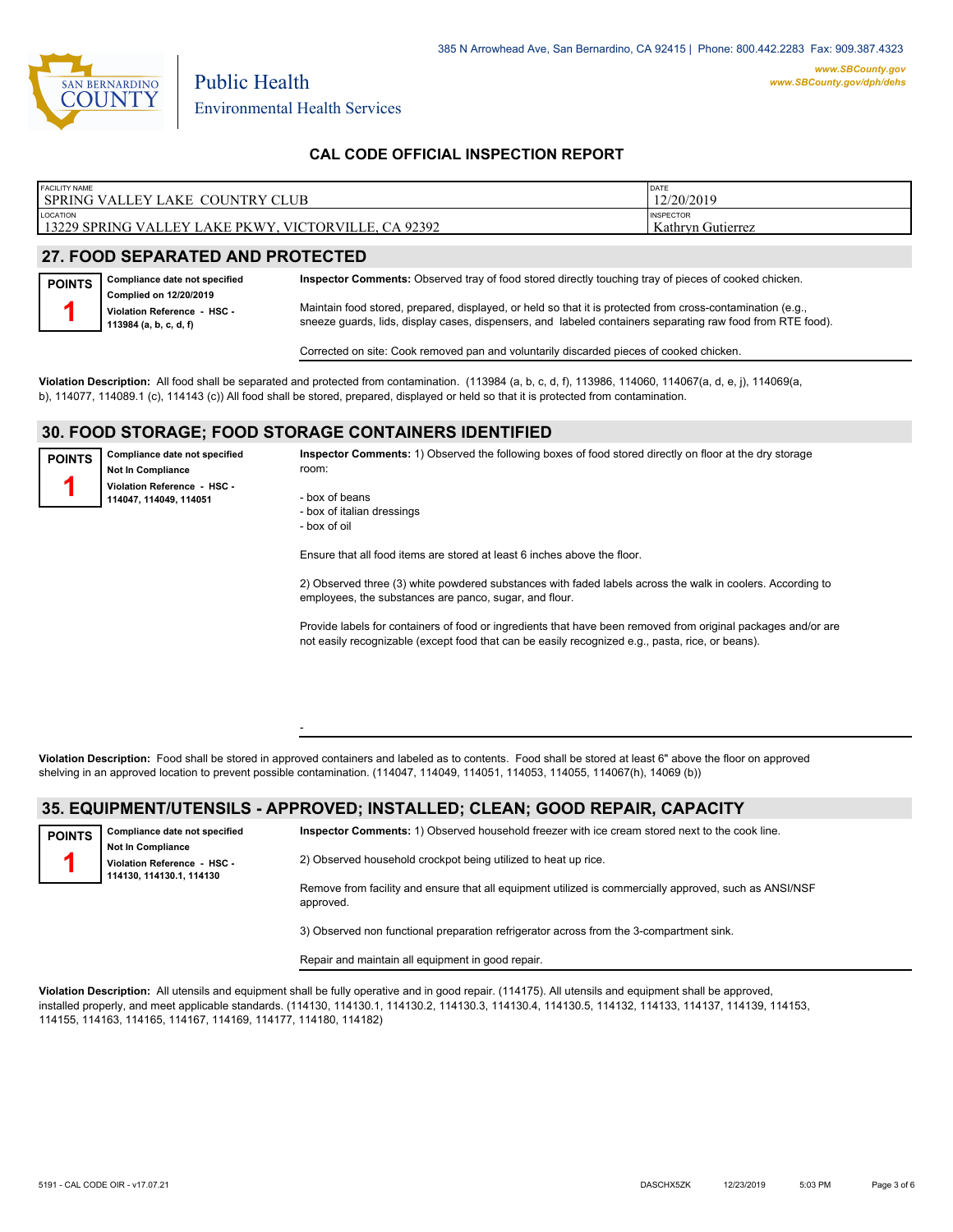

| <b>FACILITY NAME</b><br><b>SPRING VALLEY LAKE OF</b><br><b>CLUB</b><br>COUNTRY | <b>DATE</b><br>12/20/2019             |
|--------------------------------------------------------------------------------|---------------------------------------|
| LOCATION<br>CA 92392<br>13229 SPRING VALLEY I<br>VICTORVILLE, C<br>LAKE PKWY   | <b>INSPECTOR</b><br>Kathryn Gutierrez |

## **36. EQUIPMENT, UTENSILS AND LINENS: STORAGE AND USE**

**Compliance date not specified Not In Compliance POINTS 1**

**Inspector Comments:** 1) Observed measuring cups stored hanging and facing the walkway ( location: dry storage rack located next to the cook line).

**Violation Reference - HSC - 114074, 114081, 114119**

Relocate and ensure that all utensils are stored in clean and sanitary locations away from potential contamination.

2) Observed one ( 1) unchained pressurized cylinder on cylinder storage room.

Secure and maintain all pressurized cylinders fastened to a rigid structure.

**Violation Description:** All clean and soiled linen shall be properly stored; non-food items shall be stored and displayed separate from food and food-contact surfaces. (114185.3 - 114185.4)Utensils and equipment shall be handled and stored so as to be protected from contamination. (114074 - 114075, 114081, 114119, 114121, 114161, 114178, 114179, 114083, 114185, 114185.2, 114185.5) Pressurized cylinders must be securely fastened to a rigid structure. (114172)

# **38. ADEQUATE VENTILATION AND LIGHTING; DESIGNATED AREA**

**Compliance date not specified Not In Compliance Violation Reference - HSC - 114149, 114149.1 POINTS 1**

**Inspector Comments:** Observed medium size gap on grease filters located on one corner of the ventilation hood.

Provide proper fitting filters in the ventilation hood to allow for proper grease ventilation.

**Violation Description:** Exhaust hoods shall be provided to remove toxic gases, heat, grease, vapors and smoke and be approved by the local building department. Canopy-type hoods shall extend 6" beyond all cooking equipment. All areas shall have sufficient ventilation to facilitate proper food storage. Toilet rooms shall be vented to the outside air by a screened openable window, an air shaft, or a light-switch activated exhaust fan, consistent with local building codes. (114149, 114149.1) Adequate lighting shall be provided in all areas to facilitate cleaning and inspection. Light fixtures in areas where open food is stored, served, prepared, and where utensils are washed shall be of shatterproof construction or protected with light shields. (114149.2, 114149.3, 114252, 114252.1)

## **40. WIPING CLOTHS: PROPERLY USED AND STORED**

**Inspector Comments:** Observed two (2) wet sanitizer wiping towels stored at the following locations:

**Complied on 12/20/2019 Violation Reference - HSC - 114135, 114185.1 POINTS**

**1**

**Compliance date not specified**

- Preparation table and at the main cooks line.

- Next to preparation sink.

Ensure that all wiping cloths are fully submerged in sanitizer solution after each use.

Corrected on site: Employee placed wiping towels into sanitizer buckets.

**Violation Description:** Wiping cloths used to wipe service counters, scales or other surfaces that may come into contact with food shall be used only once unless kept in clean water with sanitizer. (114135, 114185.1, 114185.3 (d-e)) Sponges shall not be used in contact with cleaned and sanitized or in-use food contact surfaces. (114135)

## **41. PLUMBING; PROPER BACKFLOW DEVICES**

| <b>POINTS</b> | Compliance date not specified | Inspector Comments: Observed pipe missing from under the preparation sink.                                |
|---------------|-------------------------------|-----------------------------------------------------------------------------------------------------------|
|               | <b>Not In Compliance</b>      |                                                                                                           |
|               | Violation Reference - HSC -   | Repair and maintain all plumbing fixtures in good repair.                                                 |
|               | 114171.114189.1               |                                                                                                           |
|               |                               | A follow up inspection will be conducted in a week from today to verify that facility has installed pipe. |
|               |                               | Non-compliance will result in a charged follow-up inspection at an hourly rate of \$245.                  |
|               |                               |                                                                                                           |

Hot water at the preparation sink will be verified during follow up inspection.

**Violation Description:** The potable water supply shall be protected with a backflow or back siphonage protection device, as required by applicable plumbing codes. (114192) All plumbing and plumbing fixtures shall be installed in compliance with local plumbing ordinances, shall be maintained so as to prevent any contamination, and shall be kept clean, fully operative, and in good repair. Any hose used for conveying potable water shall be of approved materials, labeled, properly stored, and used for no other purpose. (114171, 114189.1, 114190, 114193, 114193.1, 114199, 114201, 114269)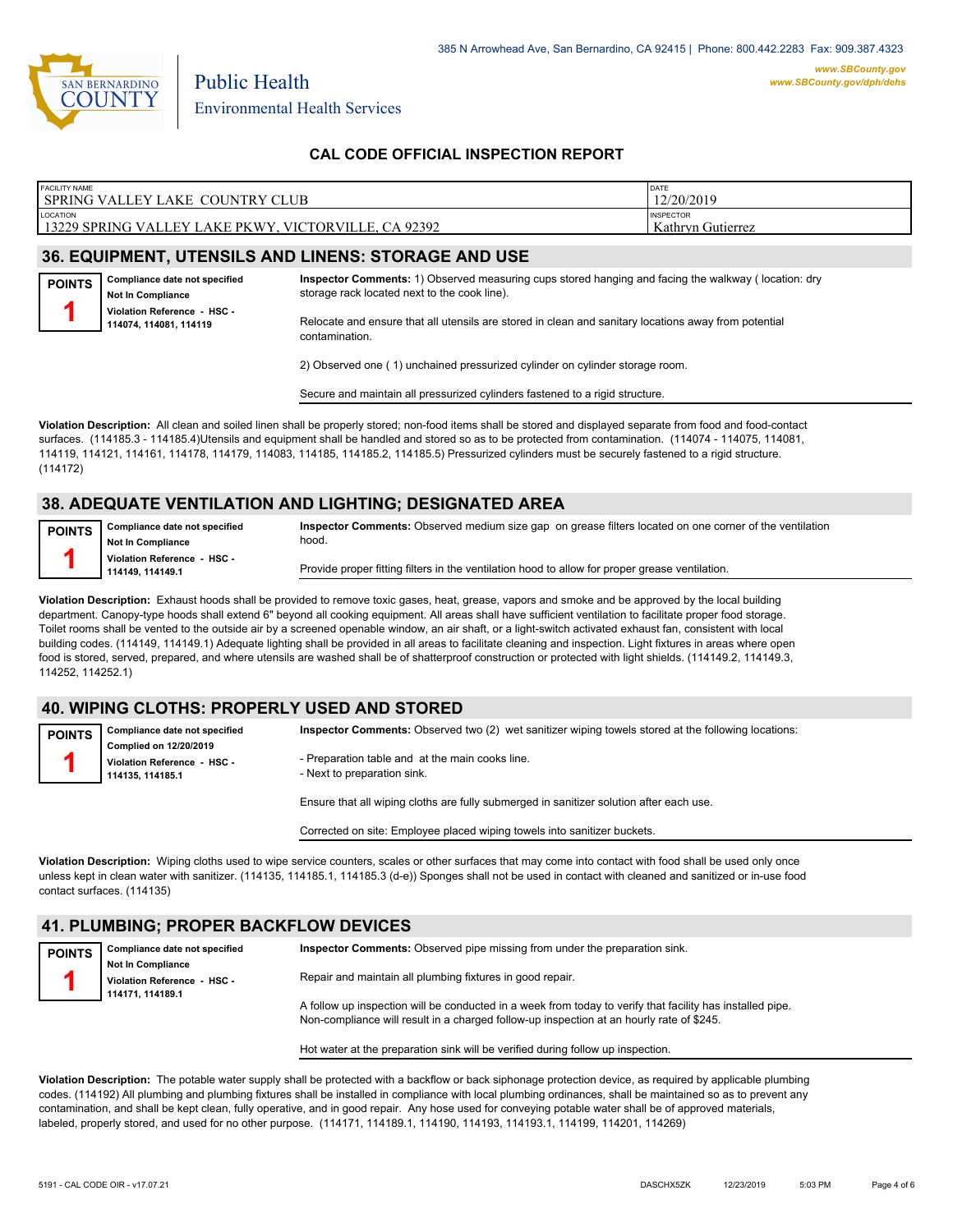

**POINTS 1**

# **CAL CODE OFFICIAL INSPECTION REPORT**

| <b>FACILITY NAME</b>                                                 | DATE              |
|----------------------------------------------------------------------|-------------------|
| <b>COUNTRY CLUB</b><br><b>SPRING VALLEY I</b><br>AKE                 | 12/20/2019        |
| LOCATION                                                             | <b>INSPECTOR</b>  |
| 92392<br>13229 SPRING VAL<br>TORVILLE.<br>. PKWY<br>LLEY LAKE<br>VIC | Kathryn Gutierrez |
|                                                                      |                   |

#### **44. PREMISES; PERSONAL/CLEANING ITEMS; VERMIN-PROOFING**

**Inspector Comments:** Observed approximately one (1) foot of wall to be peeling and with visible hole on wall located under the grill station (



**Compliance date not specified**

Seal and maintain all unapproved openings sealed to prevent vermin entrance.

**Violation Description:** The premises of each food facility shall be kept clean and free of litter and rubbish; all clean and soiled linen shall be properly stored; non-food items shall be stored and displayed separate from food and food-contact surfaces; the facility shall be kept vermin proof. (114067 (i), 114123, 114143 (a) & (b), 114256, 114256.1, 114256.2, 114256.4, 114257, 114257.1, 114259, 114259.2, 114259.3, 114279, 114281, 114282) Food preparation sinks, handwashing sinks and warewashing equipment shall not be used for the cleaning of maintenance tools, the holding of maintenance materials, or the disposal of liquid wastes. (114123) Open-air barbecue and/or outdoor wood burning oven must operate on the same premises, in conjunction with a permanent food facility and not in an area that may pose as a fire hazard. (114143(a) (b)) Janitorial sink or approved curbed cleaning facility (exemption for restricted food service facilities Section 114279 (b)) shall be provided. (114279(a)) First aid supplies must have a legible manufacturer's label and stored in a kit or container that is located to prevent contamination. (114256.4) Insect electrocution devices are not allowed in food or utensil handling areas. (114259.3)

# **48. FOOD HANDLER CERTIFICATION**

| <b>POINTS</b> | Compliance date not specified<br><b>Not In Compliance</b> | Inspector Comments: Observed six (6) food service workers at this facility without a current/ valid San<br>Bernardino County food handler/worker card.                                                                                                                                               |
|---------------|-----------------------------------------------------------|------------------------------------------------------------------------------------------------------------------------------------------------------------------------------------------------------------------------------------------------------------------------------------------------------|
| o             | Violation Reference - SBCC -<br>33.0409                   | Provide a valid San Bernardino County Food Handler card for each of these workers within 14 days. A missing<br>food handler card information and verification sheet was provided to fill out and fax form and cards and return<br>to San Bernardino County Environmental Health Services department. |
|               |                                                           | Fax form and cards to (909)387-4323 or send to sbcfoodworker@gmail.com                                                                                                                                                                                                                               |

Failure to do so will result in a charged re-inspection to verify compliance.

**Violation Description:** This facility is currently in violation with the food handler certification requirement for San Bernardino County, which states all food handlers must obtain a valid food handler certificate within fourteen (14) days of employment (33.0410, 33.044). Failure to provide proof of food handler certification within fourteen (14) days will result in unannounced billable (at our current hourly rate) re-inspections to verify compliance.

This facility operator must complete the 'Missing Food Handler' form provided by the inspector and email an electronic copy (scans or photos are ok as long as they are readableto sbcfoodworker@gmail.com

**More Information: [http://www.sbcounty.gov/dph/dehs/Depts/EnvironmentalHealth/FIRST/food\\_worker\\_training.aspx](http://www.sbcounty.gov/dph/dehs/Depts/EnvironmentalHealth/FIRST/food_worker_training.aspx)**

#### **IMPORTANT: Risk Based Inspection Frequency**

Food facilities that pose a higher risk level for causing foodborne illness will be subject to an additional inspection, to be billed at the hourly rate as provided in the San Bernardino County Code S[chedule of Fees. Facilitie](http://www.amlegal.com/nxt/gateway.dll/California/sanbernardinocounty_ca/title1governmentandadministration/division6countyfees/chapter2scheduleoffees?f=templates$fn=default.htm$3.0$vid=amlegal:sanbernardinocounty_ca$anc=JD_16.0213B)s that received one or more of the following will be elevated to a high risk tier:

- A score letter of "C" or lower on one of the last two graded inspections,
- A score letter of "B" on two of the last three graded inspections,
- Repeated "four (4) point violation Risk Factor" (critical violation codes 1-23) on the last two inspections, or
- Four (4) or more critical violations (codes 1-23) noted during an inspection, or
- A permit suspension (closure) on your last graded inspection.

#### **Overall Inspection Comments**